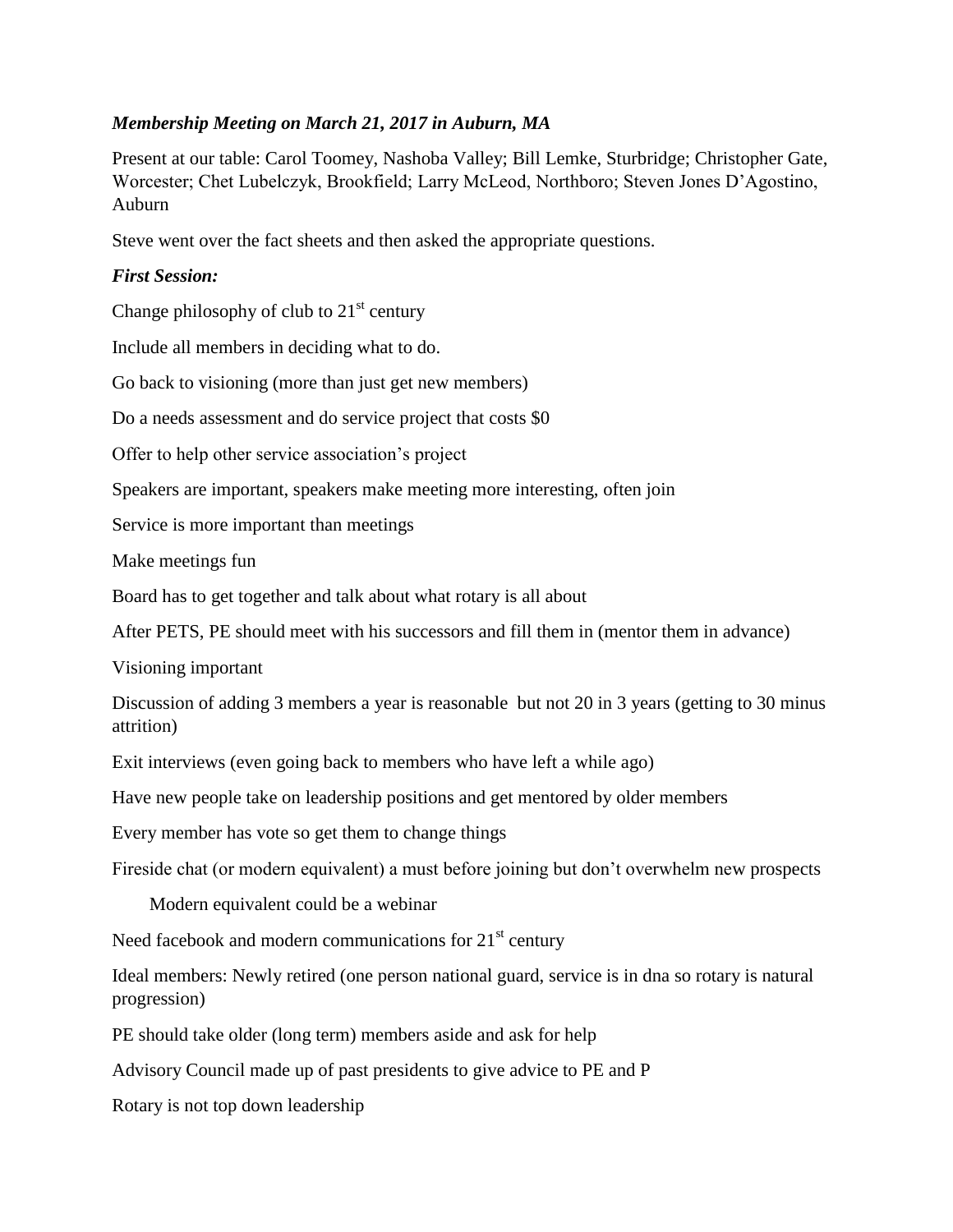Need to find out who the club is and what we are about

### *Second Session: Defining*

Classifications is old name for varying occupations in your club Need: computer and media literate technically proficient

 Those who know how to tell the story Newly retired (some young 'uns) They want to help Stay at home Moms and Dads (need an outlet to socialize) Include families (and make welcome) 2 families begets 4 families, then 8 families Web designer Somebody who knows how to fundraise

Folks who have finances

Relax dress code, etc.

Invite speakers of 501C3s to speak and then help them with their projects. Some will join.

Open houses: members bring 2 or 3 people to social event

Powerpoint presentation about rotary at this event

Barside chat: bring prospect to house and tell them about rotary before they invite to a meeting

Every Rotarian is morally obligated to invite a member

Know that someone who says no is saying "not now"

Bring back previous members, invite them to social and service events

Chamber is a source of leads

If someone you ask to join cannot, see if someone else in their company can

Invite people to your fun events, having a good time together is binding

Talk to your prospects, make them welcome when they do visit your club

Newly moved into town people are great prospects

Aging baby boomers: 10,000 boomers are retiring every day, most not ready to stop altogether

Check out road signs on outskirts of town. Are they inviting or are they rusty and ugly? Accurate?

What do members want/need?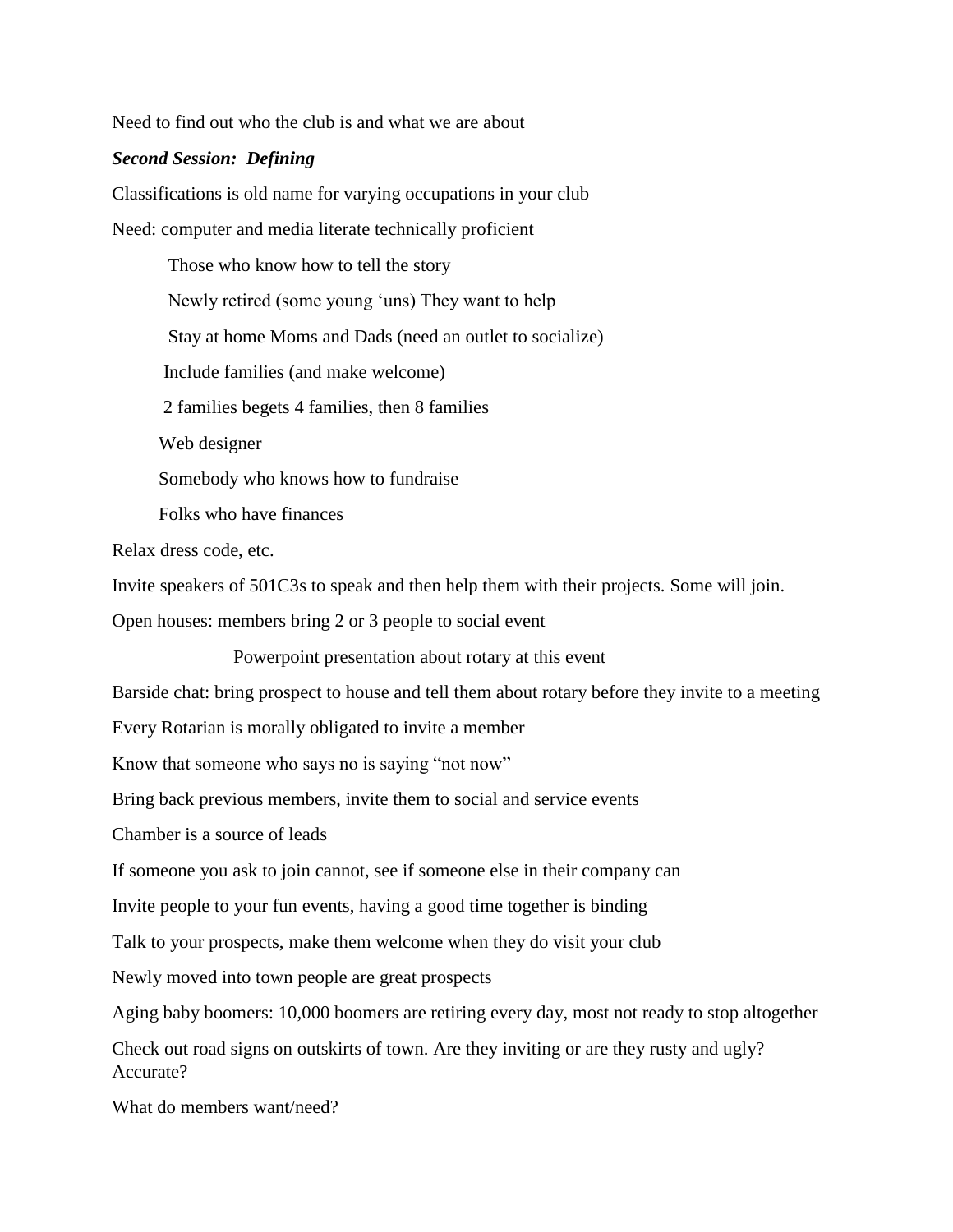### Work

 Mentored Be involved in community Involved with the club projects Be part of the organization, have a job in the club Need to feel welcome Can say what they want Be able to contribute Rotarian visitors need to feel part of it Large table instead of many small tables make better inclusiveness Move people around but not every week, some look forward to seeing friends on weekly basis #1 person to get involved with club: web and social media person #2 person: Someone who can get the story out

10% inspiration, 90% perspiration

Remember so much going on, have to have things that cuts through the noise

# *Third session*

Invite speakers to speak on what's happening in town or what service project is available by another organization

Ideas for speakers: Police dept, Fire dept., tree warden, other town officers to find out what town needs

Rotary Means Business: attend and then invite non Rotarians at that event to your club

Develop good sponsorship program that will help long term retention and inform new members

Establish two people system: One brings in member, one does the care and feeding of the new member (mentor)

Dress code (none and that's more inviting)

Still think that 7 new people per year is too many

New member takes attendance (SOA) and gets to know members that way

Nametags a must, friendly to new members

Assign new members to offices. The same people in the same offices year after year doesn't give new members a chance to develop leadership